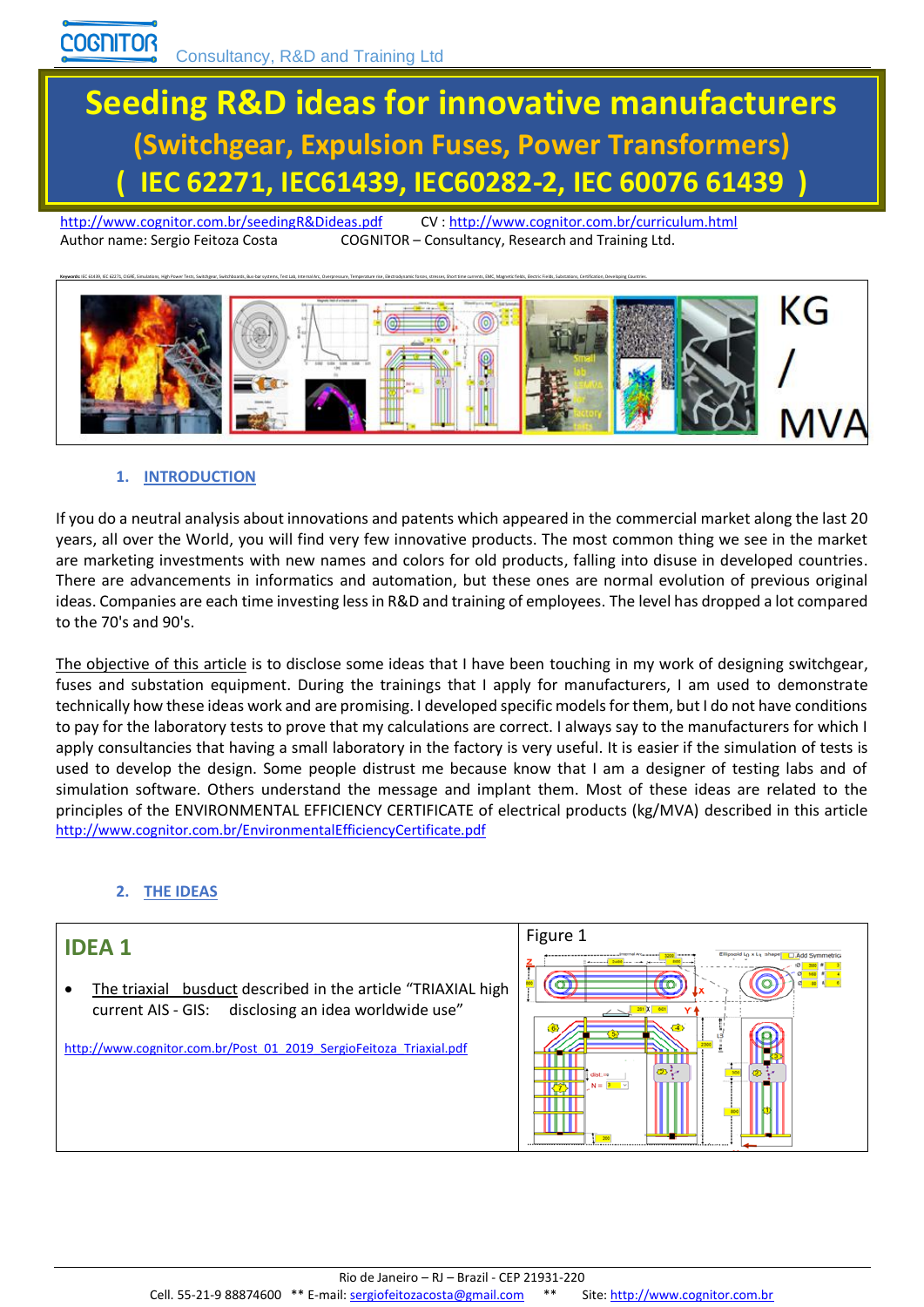## COGNITOR Consultancy, R&D and Training Ltd

### **IDEA 2**

• Metallic foam for use in busbar electric conductors for high currents (high heat dissipation and much less mass of copper and aluminum) Read this article <https://www.cognitor.com.br/switchgearmetalfoam.pdf> **IDEA 3** • Aluminum or copper extruded profiles for use in busbar electric conductors for high currents (high heat dissipation and much less mass of copper and aluminum) Read this article [https://www.cognitor.com.br/DesignOptimizationCuxAl\\_2019.pdf](https://www.cognitor.com.br/DesignOptimizationCuxAl_2019.pdf) **IDEA 4** • Implementing the concept in the article "SMALL HIGH-POWER TESTING LAB + SIMULATIONS - an idea to boost the electrical industry in developing countries" <http://www.cognitor.com.br/SmallLabPlusSimulations.pdf> AVOIDING EXPLOSIONS & FIRES in. **IDEA 5 POWER TRANSFORMERS & REACTORS Complete text suggestion for a new IEC standard** • Prevention system and test to avoid explosions and fires in power transformers and resorts Read the article <https://www.cognitor.com.br/transformersfiresexplosions.pdf> LET'S ACT SERIOUSLY ON ENERGY EFFICIENCY ? **IDEA 6** ENVIRONMENTAL EFFICIENCY CERTIFICATE of electrical products (kg/MVA). The draft of a global technical standard implantation and new standard for the "ENVIRONMENTAL EFFICIENCY CERTIFICATE of electrical products (kg/MVA)" **ISO (b)** A **IEC** *ECE TECE* **CEE Intertek** SGS Read the article  $C \in \text{S}$   $\text{OR} \times \text{CB}$   $\text{CS} \times \text{C}$ DEKRA **N** <http://www.cognitor.com.br/EnvironmentalEfficiencyCertificate.pdf> **IDEA 7** An alternative dropout expulsion fuse class A – 10 kArms Read the article <https://www.cognitor.com.br/IEC602822sugestionstosc32afrombrazil.pdf>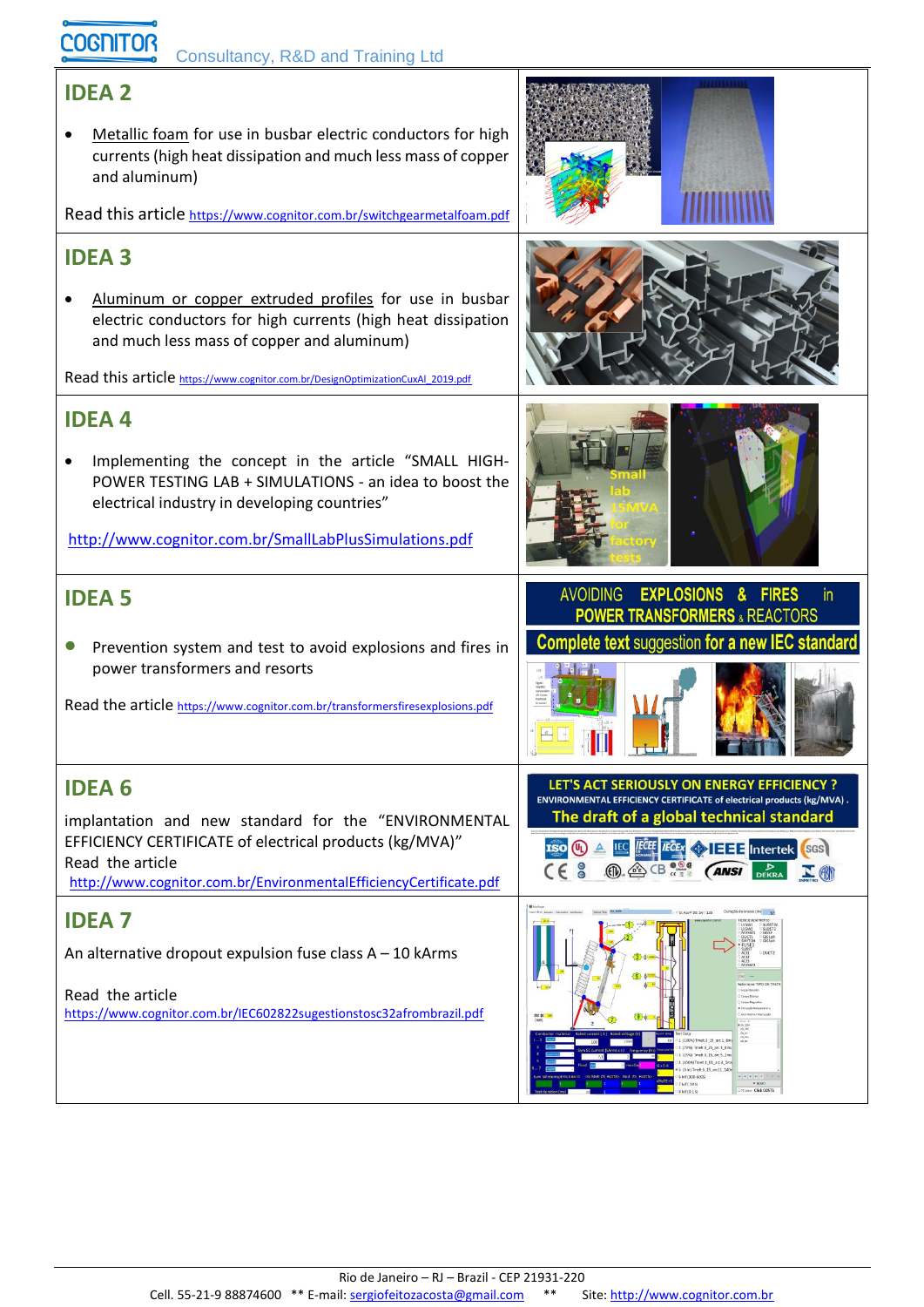#### **2.1) TRIAXIAL HIGH CURRENT AIS - GIS**

The details are described in the article (link above). It is an idea ready to be used by manufacturers of low to highvoltage switchgear all over the World. The concept is presented in Figure1. The main difference to conventional AIS / GIS is that the conductors of the 3 phases are concentric while in conventional AIS they are arranged side by side.

The 3 concentric conductors may be of elliptical or circular cross section. Each of them carries the electric current of one of the phases A, B and C. Conductors can be made of aluminum or copper or even steel. Depending on the values you may use solid conductors or metal foam conductors. Externally to the 3conductors there is a grounded metallic enclosure made of steel or aluminum. The function of this enclosure is to avoid contact of people with the energized phase conductors. The enclosure could even be made of an insulated material like polyester reinforced with fiber glass. Usually these constructions are for indoor use, but it is possible to adapt the material of the external enclosure for outdoor use.

With small adaptations you may use as underground avoiding the horrible, antiesthetic and dangerous (by proximity inside urban areas) aerial systems in distribution networks like 13,8kV

This idea not yet present in the commercial market. Technology innovations need a maturation time to arrive to the market. It is necessary to do initial teststhat, in this article, are replaced by testing simulations using SwitchgearDesign.

The electrodynamical forces and stresses are much lower in this technology because conductors are concentric. The magnetic effects are very small even near the corners. This enables the use of bigger distances between supports of the conductors. In a deeper sense, the reasons why triaxial measuring cables are used to reduce electromagnetic noises are the same for having lower "forces". When you have 2or 3 conductors' side by side the magnetic fields are much higher. Higher magnetic fields mean higher mechanical forces during short circuits.

Temperature rise requirements specified in technical standards are usually the main design factor, from the point of view of costs. The design parameters are presented in IEC 62271-307 or in my training. The key factors for optimizing the design are ventilation, wider dissipation surfaces of hot conductors and the use of lower resistance connections. The concentric arrangement enables to create closed paths of forced ventilation and ventilation holes spaced of a certain distance extracting the heat from the central conductor

For Internal Arc, the use of the concentric conductors facilitates the control of internal arc pressures because volumes and paths are well defined and enable the use of pressure relief devices. Using rounded conductor profiles reduce the use of edges and so, enable lower electric fields and smaller dielectric distances between conductors.

Magnetic field effects (exposure levels from legislation) due to the proximity are much smaller because the sum of the external field after the enclosure is almost zero

#### **2.2) METALLIC FOAM FOR USE IN BUSBAR ELECTRIC CONDUCTORS**

The objective is to reduce weight and temperature rise and power losses The main design factor is the surface of the conductor exposed to ventilation, as demonstrated in the equations in page 106 of this book [http://www.cognitor.com.br/Book\\_SE\\_SW\\_2013\\_ENG.pdf](http://www.cognitor.com.br/Book_SE_SW_2013_ENG.pdf)

The use of metallic foams evolved in the last two decades and you can have them in several metals like copper and aluminum as well as several shapes.

To understand the idea, do this single experience. Take a rectangular copper bar 100 x 10 mmm with 2m of length and circulate in it a current around 1700A. Measure the temperature of the air at 1 meter from the bar, in the central position. Measure also the temperature in the bar at the central position. The difference between the two values is the temperature rise of the bar. You will find something around 50K.

Now do the same experience using a bar made of copper metallic foam with the same external profile and length. Increase the current up to the point that you have the same temperature rise, of the previous test, in the central point.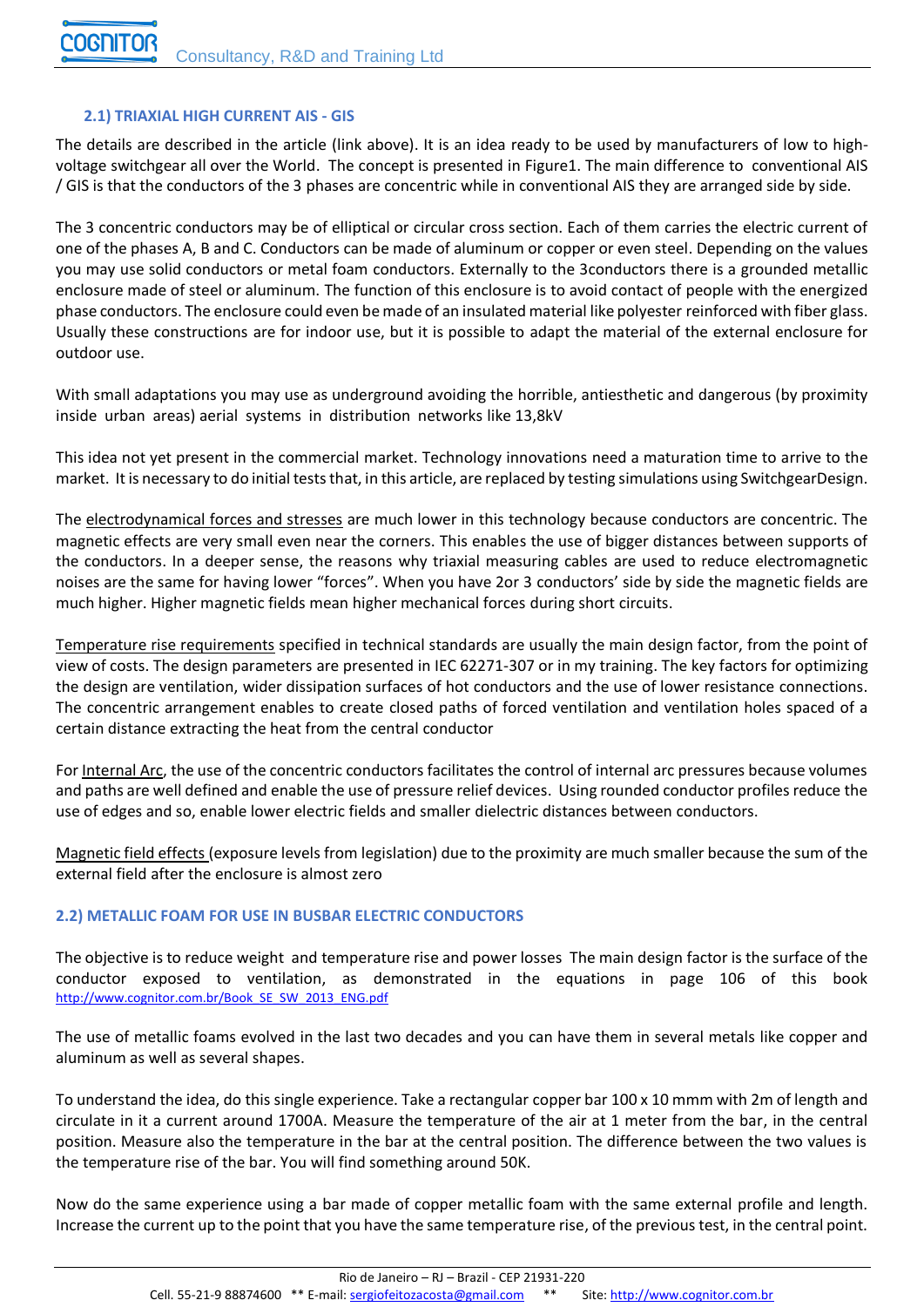Now divide the value of the current which produced the same temperature rise by the weight of the copper bar, in the two cases. You will be surprised. To do a correct comparison you need also to consider how much you paid by each copper bar.

An additional good aspect is that If you inject some ventilation over the metallic foam bar you will extract much more heat from the inner parts that would occur with a solid bar. The potential uses of this kind of solution in connections and conductors is enormous for a creative designer. Start with the experience that I mentioned and if you want to do comparisons read also the approaches in this article and use parameters like USD/transmitted power. [http://www.cognitor.com.br/DesignOptimizationCuxAl\\_2019.pdf](http://www.cognitor.com.br/DesignOptimizationCuxAl_2019.pdf)

#### **2.3) EXTRUDED PROFILES OF ALUMINUM OR COPPER IN BUSBAR ELECTRIC CONDUCTORS**

The concept here is the same as the previous in 2.2. The idea is to carry more current by weight of copper, considering the cost of the type of profile. We will not repeat the details but repeating the experience described for metallic foam and doing the economic comparisons is a good start.

**2.4) SMALL HIGH-POWER TESTING LAB + SIMULATIONS (or at least small test labs in factories)**

This is a new concept described in the article <http://www.cognitor.com.br/SmallLabPlusSimulations.pdf> .

It starts from the fact that the best catalyst for moving up the electric industry of a country is a "high power testing laboratory (HPL)". The idea is aimed at countries with lack of testing laboratories, but which are on the way to make a positive leap in the electrical industry. There are at least 10 countries in Asia, Africa and Latin America at this promising stage. The central idea, which is original because nobody implemented it in the World is:

- a) To deploy a testing laboratory able to perform high-power tests up to 200 to 250 MVA (3 seconds) and temperature rise tests up to 10.000A. If you do this, several other tests will also be possible.
- b) To have in this lab a well-trained staff of 10 people prepared to, in addition to do the commercial tests, to have abilities to simulate such tests and to know concepts of equipment design.
- **c)** To create a regulation to qualify and certify electrical products which clearly states, *"Do lab tests where possible to test in the country and use test simulations to replace tests that cannot be done in the country".*
- d) Create some R&D projects to demonstrate to the electrical sector actors that simulation results represent very well the results of (many) expensive laboratory tests. Use the "small" testing lab to do the validation tests.

With a "small" lab properly designed (I designed and implemented successfully something like this before) you can do more than 90% of the needed high-power tests:

- Short time current tests up to 65 to 200 kA for low to UHV equipment, depending on the size of the equipment.
- Temperature rise tests up to 25.000A
- All LV internal arc tests and breaking tests and some internal arc MV tests (accepting the existing openings of IEC standards and creating some others).
- You cannot do breaking tests in high voltage circuit breakers and similar things. However, they are rare to do.
- You can do a lot of tests to demonstrate that simulations arrive to the same results. After doing this Users and certifiers gain confidence to accept simulations (low cost) by replacing laboratory tests (high cost)

If you think testing and simulations as single alternatives, you will get a certain level of good results. However, if you think in both as complementary things of a unique project the results will be much bigger.

Simulations to replace tests are a new thing all over the World. The world references in this area are the work of the international Cigrè (WG A3-24, WG A3-36 and mentions in a brochure by WG B3-43). The WG A3-24 (internal arc) and WG A3-36 (temperature rise) have made complete validations involving experts from many different countries and tests in major laboratories in the world like (see brochure Cigrè 602/2014). Brochure Cigrè 740/2018 has several references to the use of simulations in developing countries.